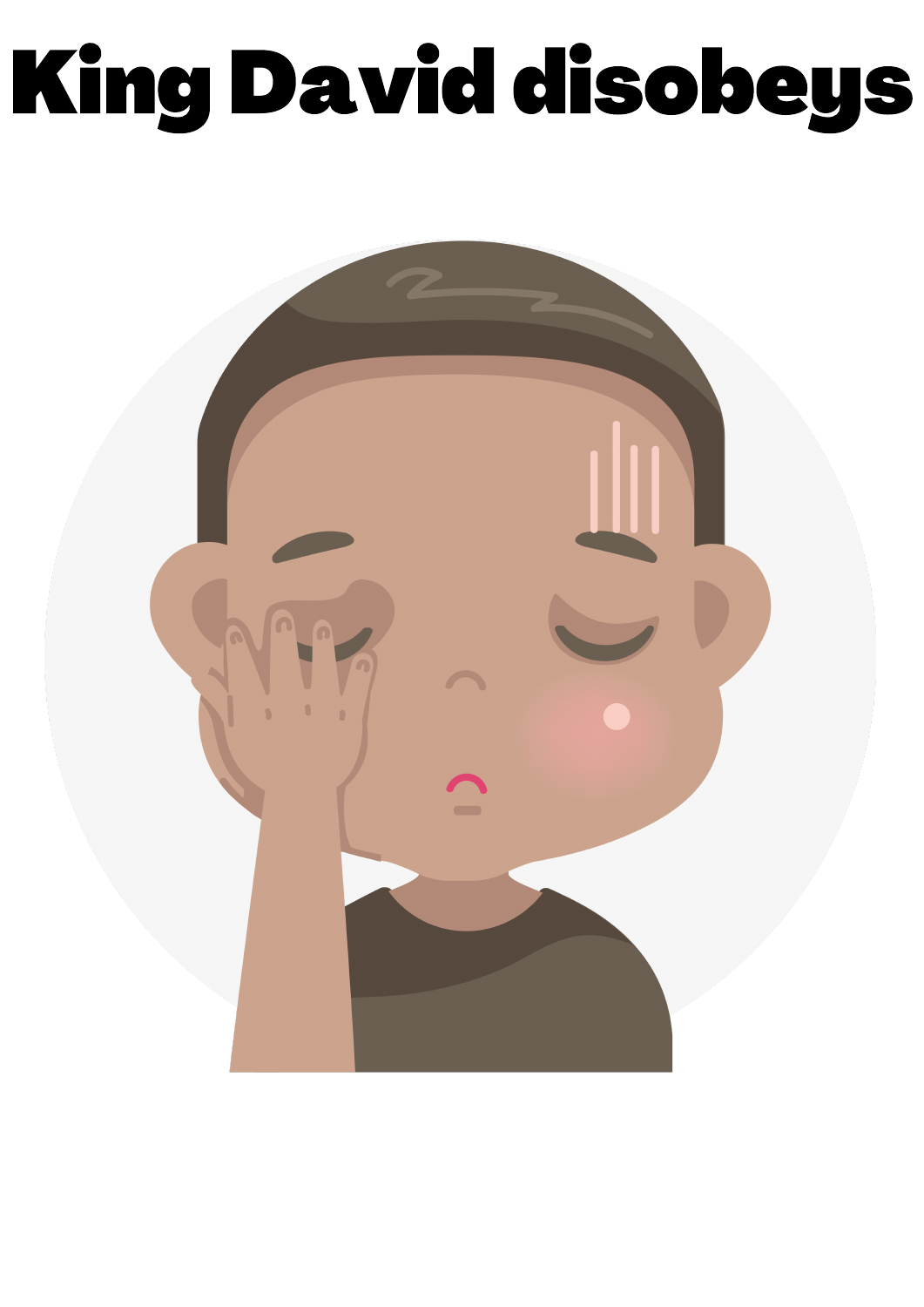'Kings fight each other in the spring. So David sent Joab with the whole Israelite army to fight the Ammonites. They beat the Ammonites completely and Israel's army started to live all round Rabbah. But David stayed in Jerusalem. One evening, David got out of bed and he walked on the roof of the king's house. From the roof he saw a woman who was washing herself. She was very beautiful. And David sent a servant to ask who she was. Someone said, 'She is Eliam's daughter, Bathsheba. And she is the wife of Uriah the Hittite .' Then David sent servants to fetch her. She came to him and he slept with her. Then she returned to her home. Bathsheba now had David's baby inside her. So she sent a message to tell David about it. ' 2 Samuel 11:1-5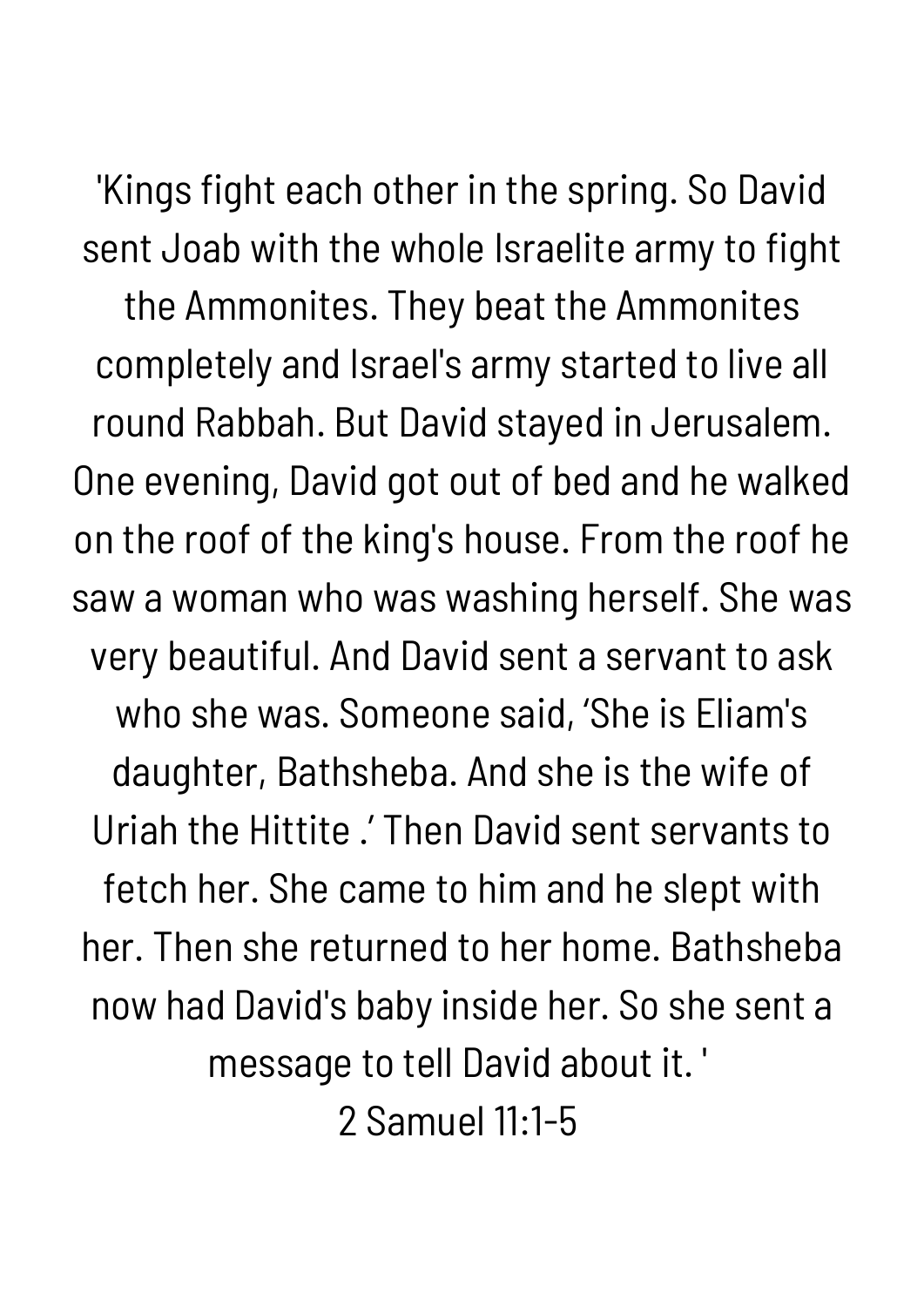'In the morning, David wrote a letter to Joab and Uriah carried it to Joab. In it he wrote, 'Put Uriah in front of all the soldiers, where it is most dangerous. Then pull your men away from him so that he is alone. And so the enemy will kill him.' So while Joab's soldiers were round the city, Joab put Uriah in front of all the other soldiers. And that was where the enemy was strongest. When some of the enemy soldiers came out of the city to fight, some of David's men died. And Uriah the Hittite died too. ' 2 Samuel 11:14-17